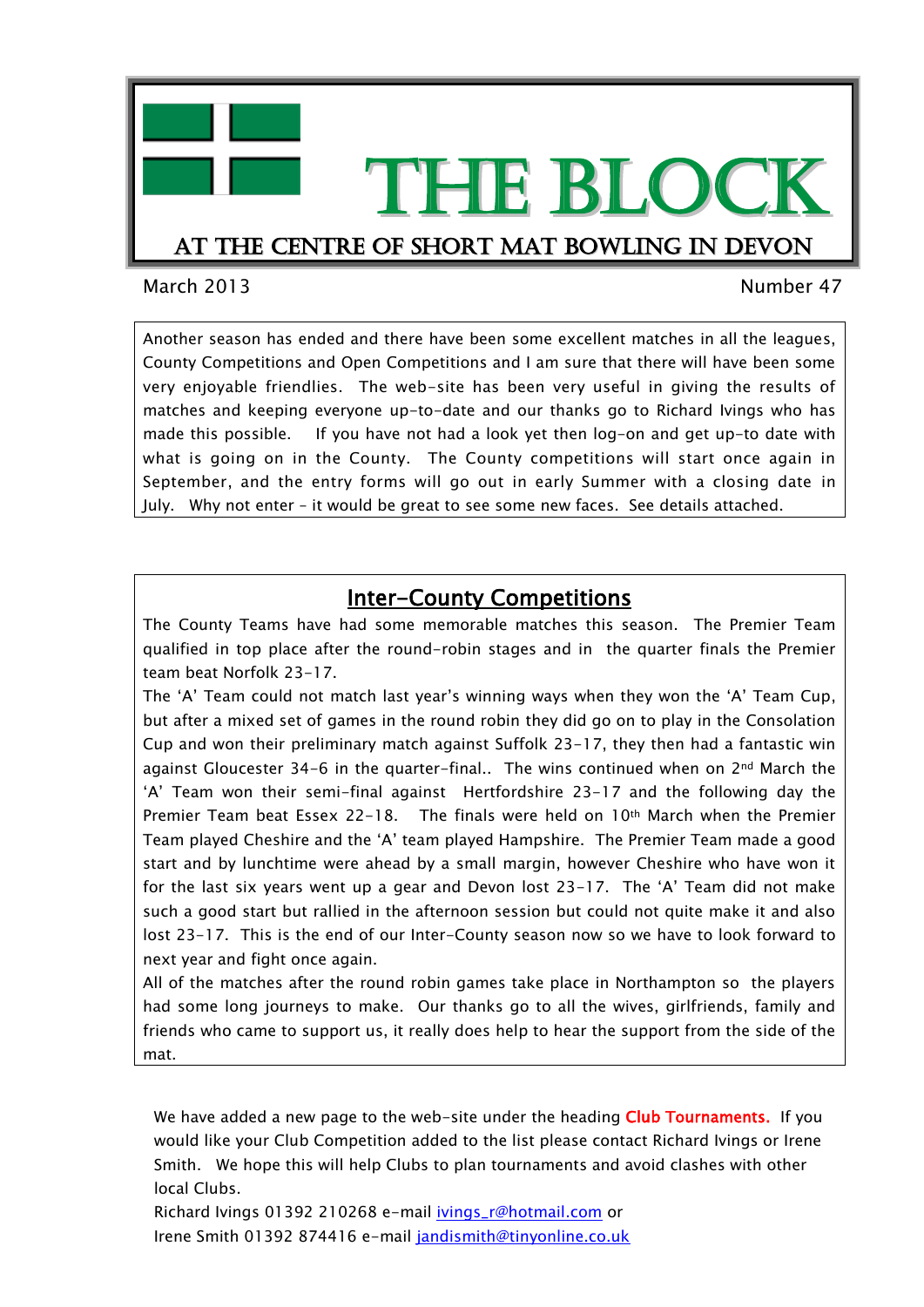#### Results of County Competitions

Singles - Lee Toleman (Wonford) Pairs – Michael Ivings and James Smith (Exeter Nomads/Wonford) Triples – Michael Ivings, Paul Pomeroy, James Trott (Exeter Nomads/Musbury) Fours–Michael Ivings, Philip Warr, Paul Pomeroy, James Trott (Nomads/Wonford/Musbury) Under 18's - Matthew Avery (Yarnscombe) Champion of Champions – David Summers (Tavistock) County Tens – Yarnscombe Margaret Elliot Pairs – Brab Hallowes and Peter Morgan (Colyton) Brian Medland Mixed Fours - Grenville Gerry, Yvonne Lester, Rita Lacey, and Richard Whiterow (Shebbear)

The following teams will be representing Devon at the Nationals in early April:-

Singles - Lee Toleman and Tony Main

Pairs - Michael Ivings/James Smith, Tony Main/Paul Pomeroy, Bronagh Malone/Lee Toleman

Triples Michael Ivings/Paul Pomeroy/James Trott

Marie Toleman/Bronagh Malone/Lee Toleman

Fours – Michael Ivings/Philip Warr/Paul Pomeroy/James Trott

Bronah |Malone/Tony Main/James Smith/Lee Toleman

### *Good luck to all players*

## *Who puts the mats away at your Club?*

I expect everyone will say "the same people every week". The same problem arises at County Competitions. A lot of organisation goes into preparing the competitions so that they run smoothly but help is needed to put the mats and equipment out and put it away at the end of the day. This year we have had a mixed response to the help we have asked for. On some days people have been only too willing to help but on other days it has been hard to get players to make a contribution, which does make it difficult for whoever is organising the competition. There are people who think it is all done "by magic" but I can assure you it is not. Are you one of the players that disappears for a coffee or to the cloakroom at a crucial moment? If you enter a competition you should go in hoping to win and that would mean being there all day, so why do so many players leave and not give support to those that qualify? A lot of effort goes into organising the days so please can we ask for your support in the future.

 $A.G.M.$  – This will be held on 20<sup>th</sup> April, 2013 at 2p.m. at The Isca Bowling Centre, Summer Lane, Exeter, EX4 8NT.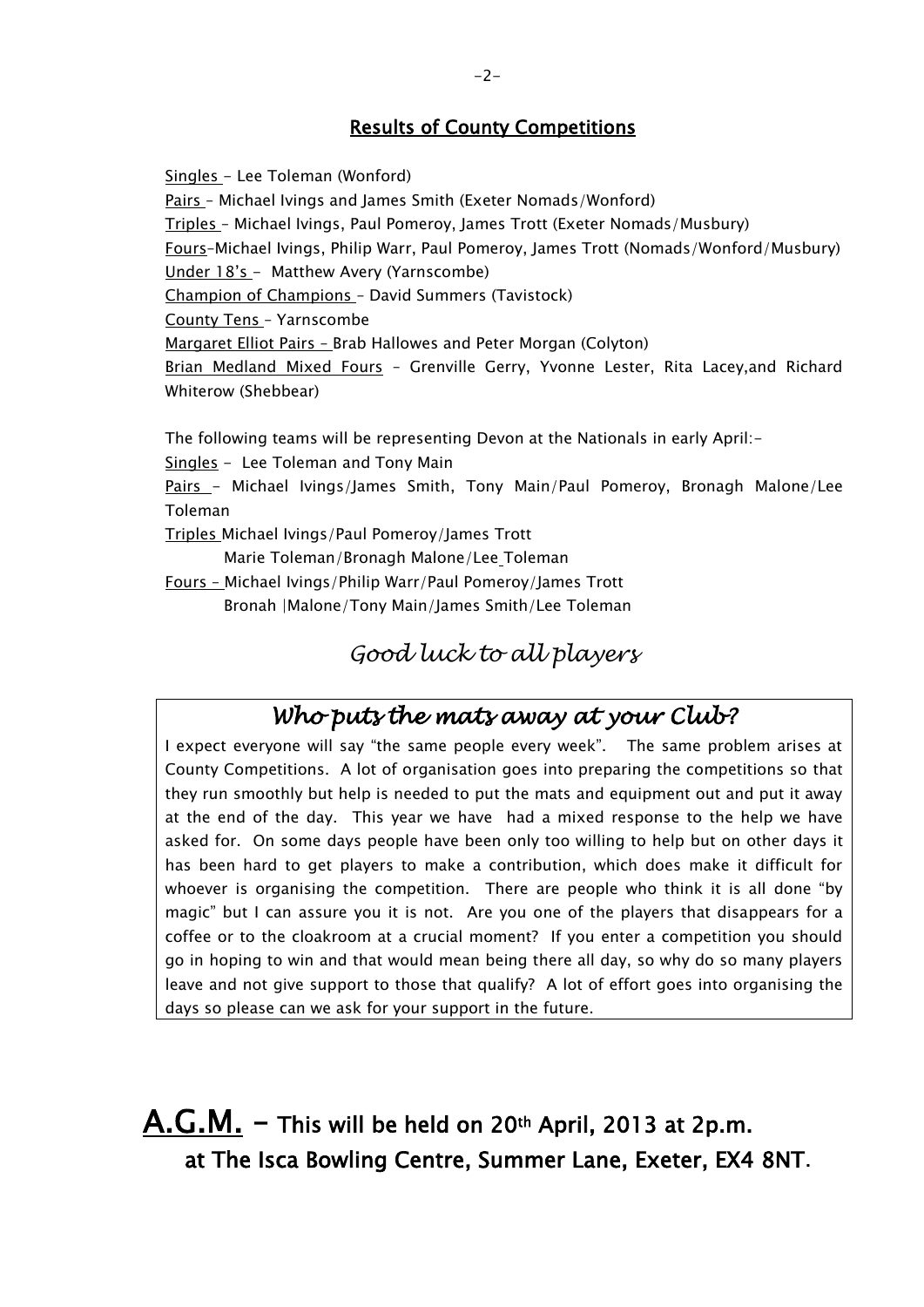## *News from the Clubs*

*Welcome* to High Bickington Short Mat Bowls Club who have just formed a new Club in North Devon. The contact, if you wish to invite them for a friendly or competitions is Mrs Millie Campion 01769 5602209.

*Congratulations* to Moretonhampstead Short Mat Bowling Club who have just celebrated their 5th Anniversary. The celebration cake published on the web-site looked excellent.

The Merton Short Mat Bowling Club's 2012 Winter Tournament was held at the Clinton Hall on Saturday 1st December and was sponsored by Clinton Gates in association with W.H. Bond. The winners were Langtree who were leading throughout, eventually winning all four of their games and amassing a points total of 49. Second place went to Bishops Nympton who again all their games and gained 21 points. Being a relatively new club, this was very encouraging. Thank you to all, both members and visitors, who helped to make this an enjoyable day.

Notes for your diary - our next tournament. The Summer Triples will be on Saturday 29th June 2013 and our Winter Tournament Saturday 30th November 2013.

Julie Stacey, Merton SMBC

Tavistock Short Mat Bowls Club are now into their second year with students from Tavistock College. The involvement was rewarded at Christmas when members who had helped were invited down to the School for a Christmas Meal.

Every Thursday in term time 4 mats are laid down in the gym and up to 8 Tavistock SMBC members help instruct up to 25 students per session. Morning and afternoon sessions are compulsory but there is also a lunch-time club where about 10 students come to see what goes on. We try to involve the teachers and the youngsters really like this competitive element and of course will try their hardest to beat 'Sir or Miss'. Occasionally we have seen the "special needs" group attend which is very rewarding, albeit hard work. The involvement of the Club has meant two 14 year olds asking their father to join them. All are now regular members and similar aged youngsters are expressing an interest to join.

For Sale:- 3 x 42ft mats and 3 score boards. Contact:- Bill Moule 01769 579590

Wanted: - Set of Size 1 bowls (light or medium weight) Contact:- Mary Biederman 01271 373416 e-mail:- [marybiederman84@btinternet.com](mailto:marybiederman84@btinternet.com)

Please send items for inclusion in the next issue to Irene Smith 40 Winslade Park Avenue, Clyst St. Mary, Exeter EX5 1DA. <Tel:->01392 874416 e-mail:- jandismith@tinyonline.co.uk.